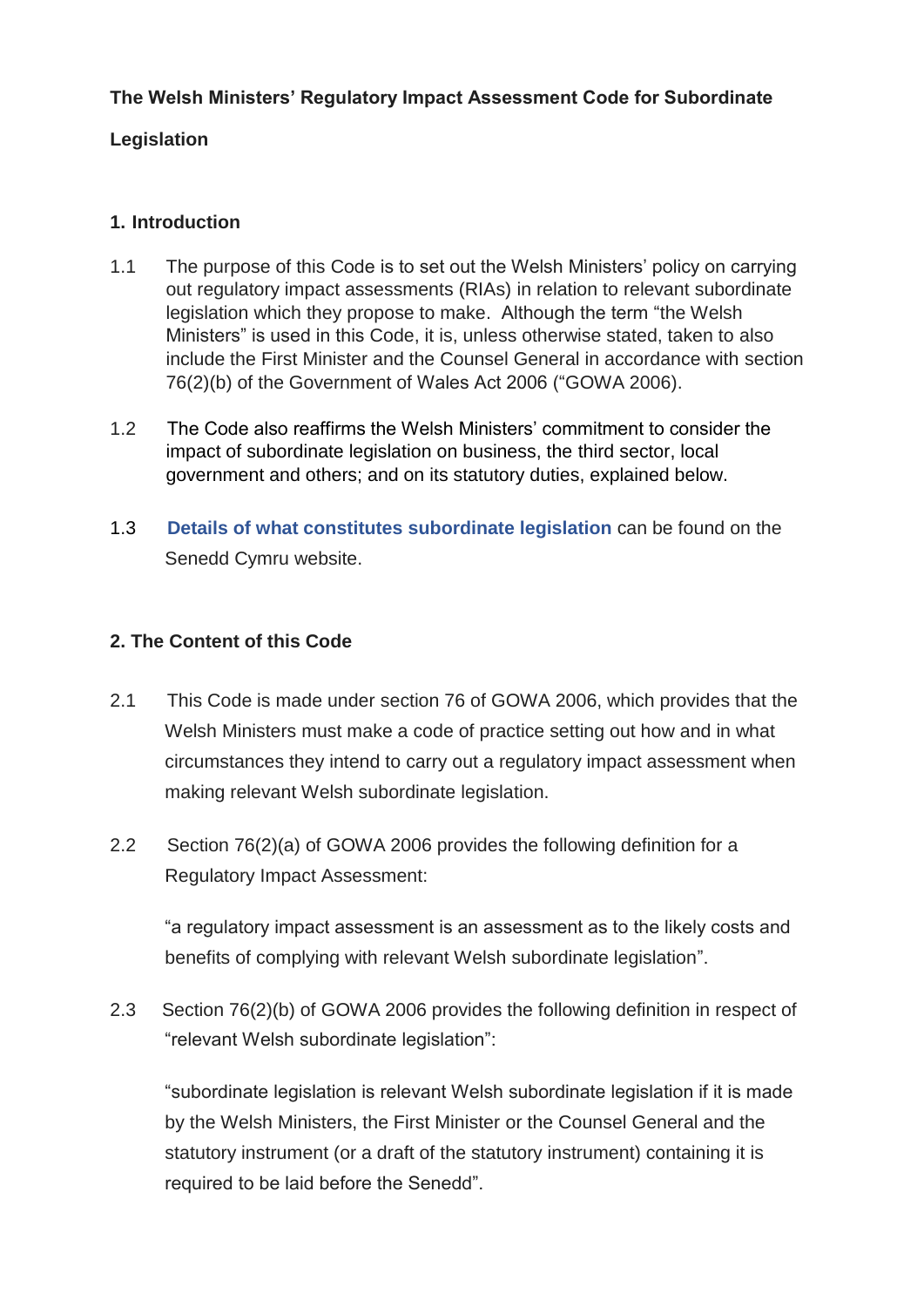2.4 Paragraph 3.3 of this Code also sets out the circumstances in which the Welsh Ministers will voluntarily produce an RIA for subordinate legislation which falls outside of the definition of "relevant Welsh subordinate legislation".

# **3. Policy for carrying out an RIA**

- 3.1 RIAs provide the Welsh Ministers, the Accounting Officer, Senedd Cymru and stakeholders with information on the likely costs, benefits and risks associated with alternative policy options. This includes consideration of how the proposed changes would impact on different individuals, groups and organisations etc. Each assessment is intended to help the Welsh Ministers identify a preferred option from a value for money perspective and is designed to present the information needed for Senedd Cymru and stakeholders to be able to scrutinise that decision effectively.
- 3.2 The Welsh Ministers' policy will be to always carry out an RIA for relevant Welsh subordinate legislation (as defined) - subject to the following exceptions:
	- Where the subordinate legislation simply increases a statutory fee, tax rate, payment, grant or allowance by a predetermined formula (for example, the rate of inflation).
	- Where technical amendments are required to change the wording of the law rather than its purpose or effect.
	- Where factual amendments are being made to update subordinate legislation and which do not alter the policy (or its impact) in any significant way or how it is applied in a given situation.
	- Where the subordinate legislation is a Commencement Order or Commencement Regulations or Regulations which also make consequential provision or savings (provided the savings are not made by imposing an additional cost on an alternative party), etc.
	- Where the delay that would be caused by conducting an RIA would defeat the object of making the legislation in question.
	- Where the subordinate legislation is urgently required to:
		- i. negate or mitigate a serious threat to human, animal or plant health or serious damage to property; OR
		- ii. properly respond to circumstances resulting from such a threat.
	- Where the subordinate legislation is made in the exercise of statutory powers granted by an Act or Measure which does not in any way give the Welsh Ministers discretion as to how those powers should be exercised.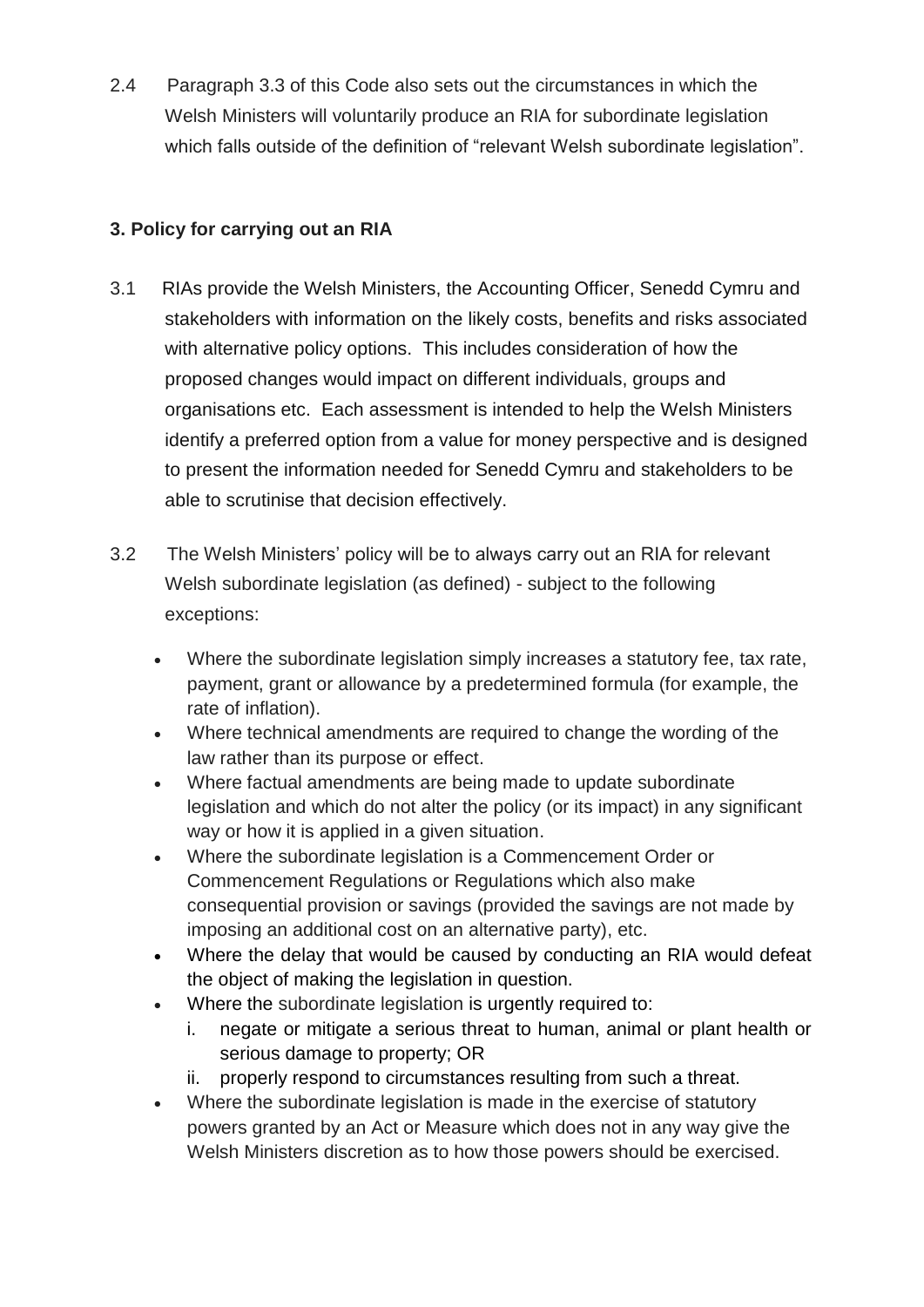- 3.3 Where an RIA is not required under this Code in respect of a piece of subordinate legislation (either because it falls outside the scope of section 76(2)(b) of GOWA 2006 or it falls within one of the exceptions) the Welsh Ministers may voluntarily conduct an RIA. Each piece of subordinate legislation which does not require an RIA will be assessed individually to determine whether it will nevertheless be accompanied by an RIA. Generally, the greater the impact of a piece of subordinate legislation, the more likely it is that an RIA will be carried out in respect of it.
- 3.4 The development of an RIA is part of an ongoing process that begins with an assessment of whether legislation is necessary to implement a new policy. The impact of the proposed subordinate legislation must be assessed when the options for the development of a policy are being considered. Effective stakeholder engagement is critical for the development of a robust RIA and the approach is consistent with the Welsh Government's policy of consulting and involving others (including business, local government and the voluntary sectors) in the development of policies at the very earliest opportunity.
- 3.5 The RIA is developed in parallel to an Integrated Impact Assessment (IIA). The Well-being of Future Generations (Wales) Act 2015 (WFGA 2015) provides the framework for the IIA, which assesses the social, cultural, economic and environmental impacts (both positive and negative) of policy proposals.
- 3.6 Subordinate legislation is usually concerned with detailed changes to the law made in most cases under powers from an Act of Parliament, an Act of Senedd Cymru or an Assembly Measure. The changes made by subordinate legislation can vary significantly from the technical, like uprating figures in line with inflation; to providing detailed rules necessary for the operation of an Act or Measure. In all cases, the level of detail and depth of analysis in the RIA should be proportionate to the scale of the likely impact.
- 3.7 In line with Standing Order requirements, the completed RIA will be included as part of the Explanatory Memorandum which accompanies a piece of subordinate legislation when it is laid before the Senedd.
- 3.8 Where two or more pieces of subordinate legislation are closely linked and a single RIA could adequately address each of them, a single RIA may be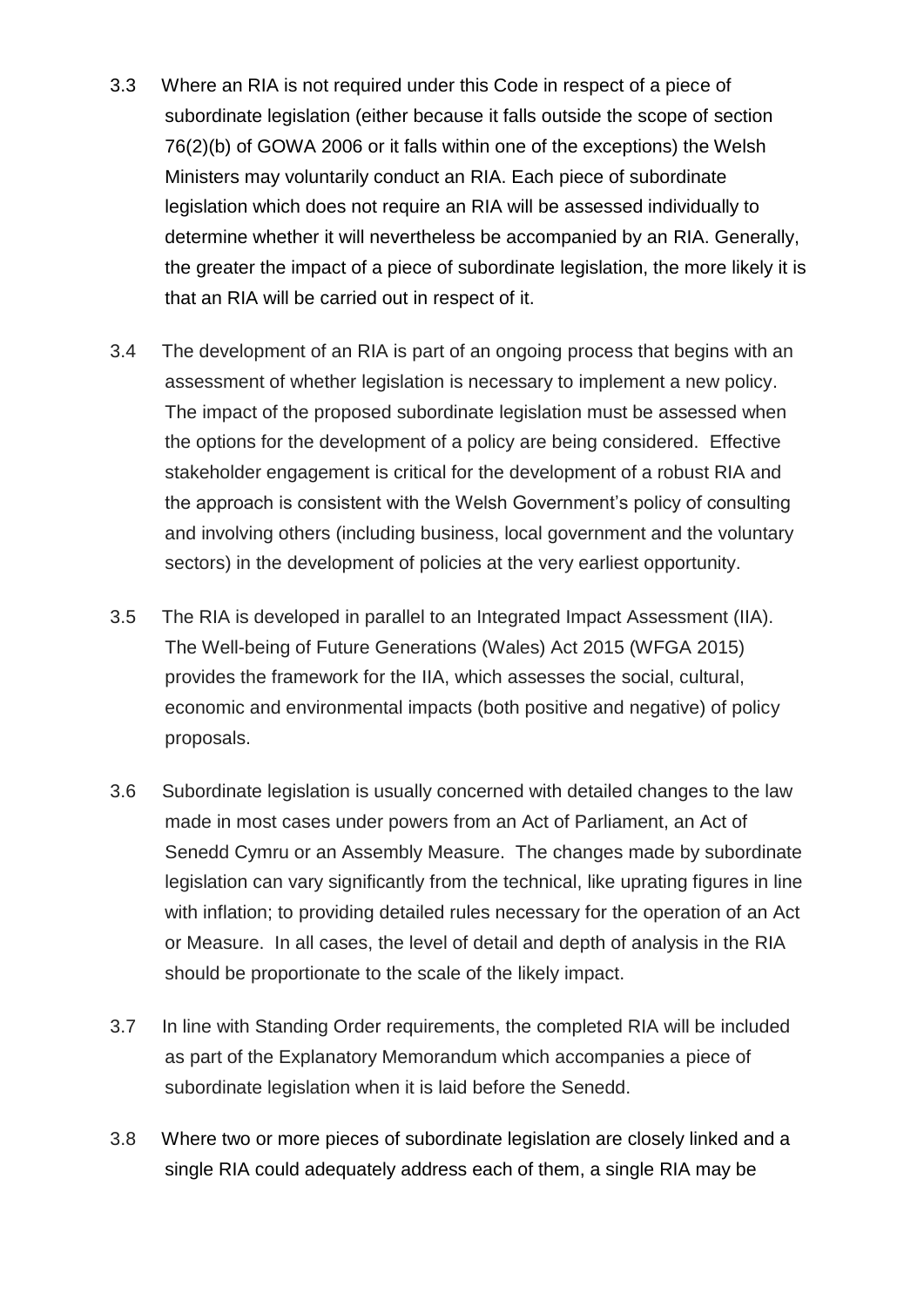prepared in respect of all those pieces of subordinate legislation. Where this is the case, the RIA (or an internet link to the RIA) will be included in each Explanatory Memorandum.

# **4. Consultation in connection with RIAs for subordinate legislation**

### **The Welsh Ministers' statutory schemes and functions**

- 4.1 As part of the regulatory process and in compiling any RIA, the Welsh Ministers will carry out the proper and appropriate consultation with those who are likely to be affected, and those who have an interest in the overall impact of the legislation. Such consultation will be consistent with the provisions of the statutory partnership schemes provided for in GOWA 2006:
	- Section 73 **[Local government partnership scheme](https://gov.wales/local-government-partnership-scheme)** (Chapter 8)
	- Section 74 **[Third sector scheme](https://gov.wales/third-sector-scheme)** (Chapter 3), and
	- Section 75 **[Business scheme](https://gov.wales/welsh-ministers-business-scheme)** (paragraphs 17 23)
- 4.2 In compiling an RIA, the Welsh Ministers will have due regard to their statutory duties including those set out in GOWA 2006.
- 4.3 It is the policy of the Welsh Government to consult for 12 weeks on new policy proposals unless there is a compelling reason to do otherwise. All public consultations are made available online.
- 4.4 **[Current Welsh Government consultations](https://gov.wales/consultations)** are available on the GOV.WALES website.

# **5. Revision and remaking**

- 5.1 Section 76(3)(a) of GOWA 2006 requires the Welsh Ministers to keep this Code under review.
- 5.2 Section 76(4) to (6) of GOWA 2006 provides that if the Welsh Ministers decide they want to revise or remake the Code then they must:
	- consult such persons as they consider appropriate
	- publish the Code when they remake it
	- publish any revisions (either the revisions themselves or the revised Code in its entirety), and